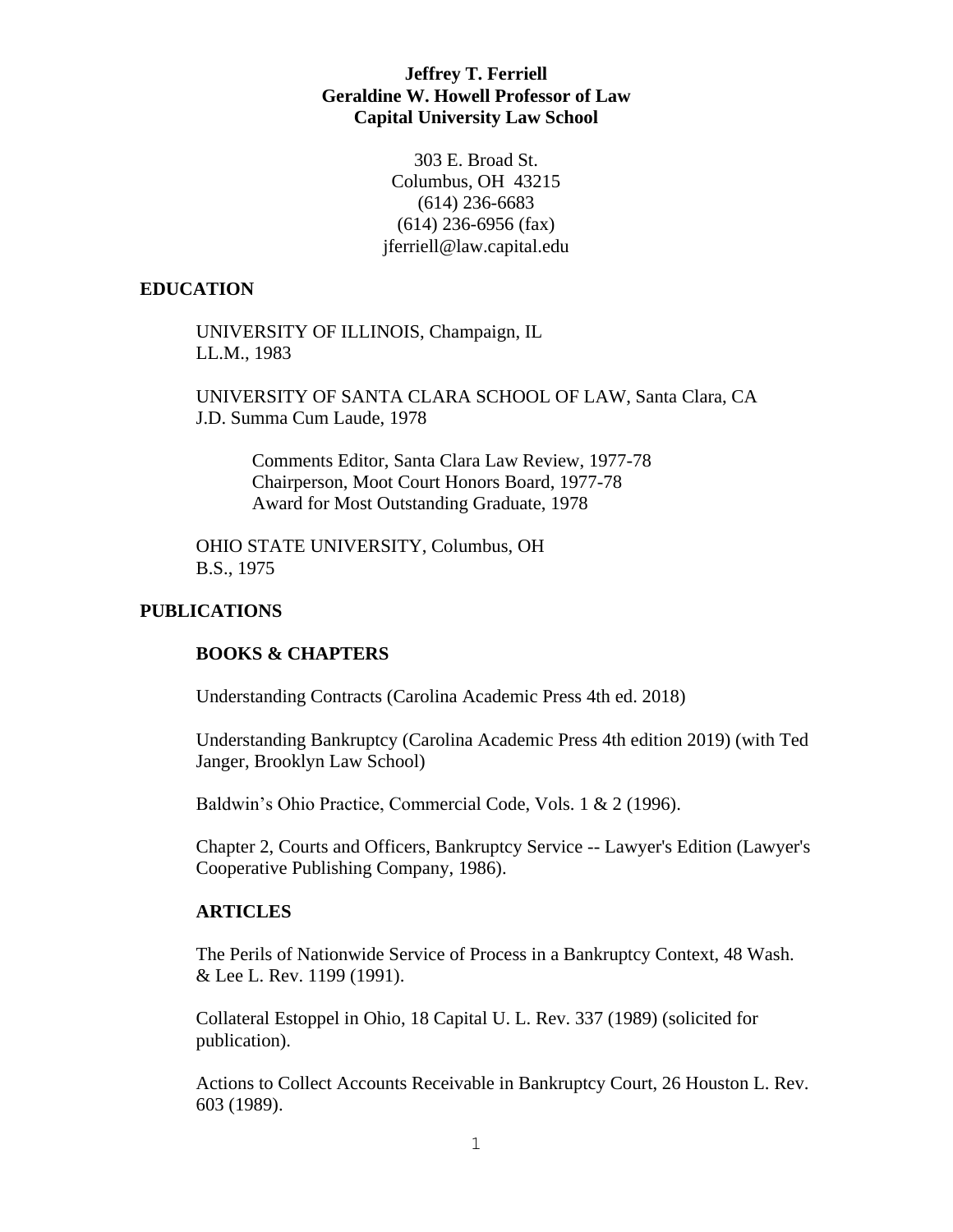The Constitutionality of the Bankruptcy Amendments and Federal Judgeship Act of 1984, 63 Am. Bankr. L.J. 109 (1989).

Core Proceedings in Bankruptcy Court, 56 UMKC L. Rev. 47 (1987).

The Preclusive Effect of State Court Decisions in Bankruptcy, Part II, 59 Am. Bankr. L.J. 55 (1985).

The Preclusive Effect of State Court Decisions in Bankruptcy, Part I, 58 Am. Bankr. L.J. 349 (1984).

Res Judicata in Ohio: Preclusion of Causes of Action or Claims?, 10 Ohio N.U.L. Rev. 241 (1983) (solicited as a companion piece to Steven J. Shapiro, The Application of State Claim Preclusion Rules in a Federal Civil Rights Action, 10 Ohio N.U.L. Rev. 200 (1984)).

The Bankruptcy Reform Act and Ohio's New Exemption Law: Representing Consumer Debtors in Liquidation Proceedings, 8 Ohio N.U.L. Rev. 881 (1981).

The Proposed Bankruptcy Reorganization Provisions: A Comparison of the Current Law with Chapter 11 of H.R. 8200 and S. 2266, 18 Santa Clara L. Rev. 567 (1978) (with Sheridan Downey III & Roland Pfeiffer).

Note, Bankruptcy--Voidable Preferences--Uniform Commercial Code Section 9-306(4)(d) Operates as a Voidable Preference, in re Gibson Products of Arizona, 17 Santa Clara L. Rev. 967 (1977).

## **EXPERIENCE**

Professor of Law, Capital University Law School, 9/88 to present; Visiting Professor 87-88; Adjunct Professor, Spring, 1987.

- Appointed as the Geraldine W. Howell Professor of Law, 2016
- Courses: Contracts, Secured Transactions, Professional Responsibility
- Previously taught: Payment Systems, Sales, Business Bankruptcy, Consumer Bankruptcy, Legal Analysis, Debtors' and Creditors' Rights, Federal Courts, Consumer Protection, Antitrust, Real Estate Finance.
- Chair, Capital University Faculty Senate, 2014-2016
- Director of Academic Support, 2013-2015.
- Advisor, National Moot Court Team, 1987-2003.
- SBA Award for Faculty Member of the Year, 1997-98.
- BLSA Dr. Martin Luther King Image Award, 1991, 1998.
- Alumni Association Distinguished Faculty Award 1997.
- Simson Faculty Appreciation Award, 1997.

Visiting Professor of Law, Seattle University Law School, 2009-10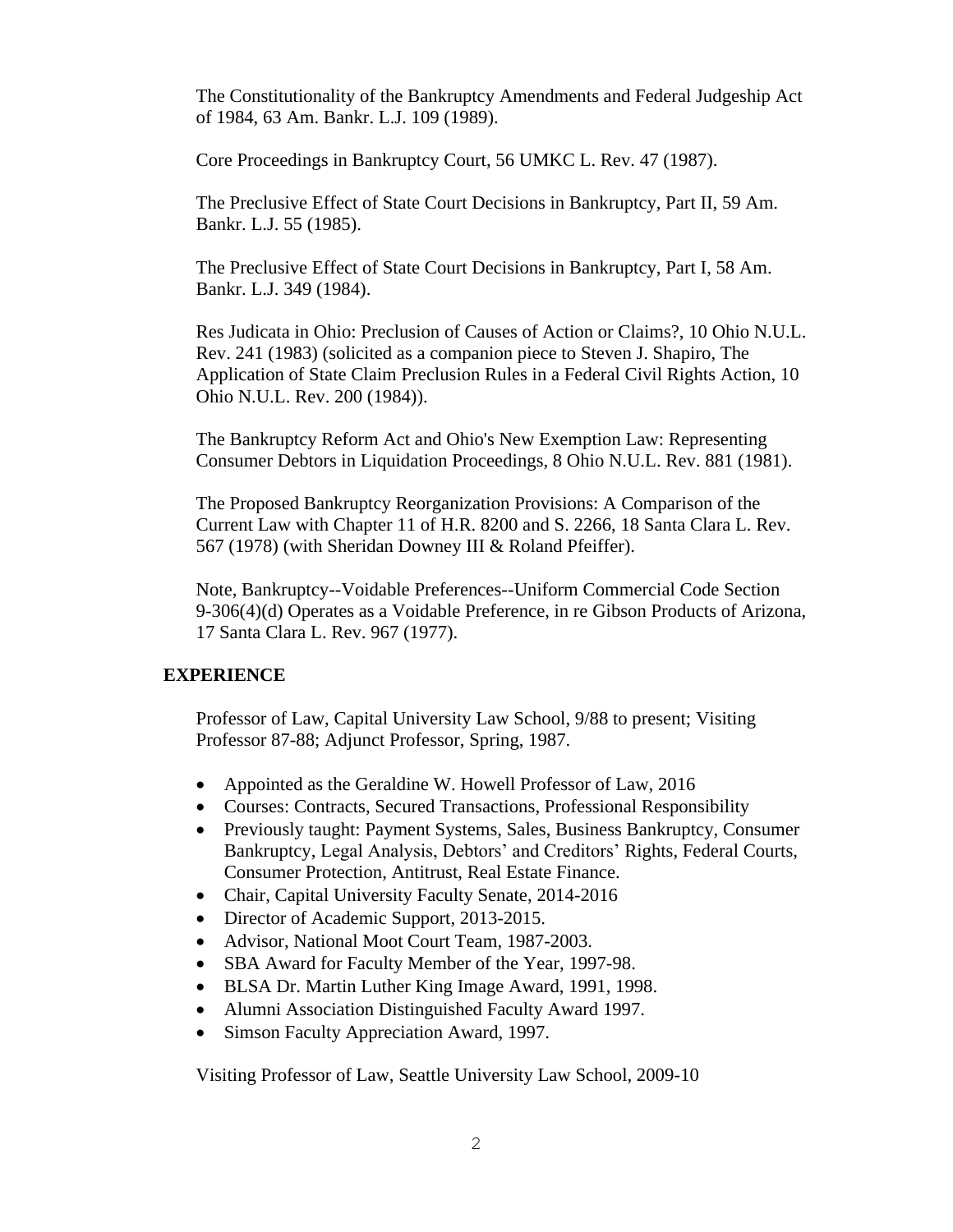Adjunct Professor of Law, Ohio State University College of Law, Spring 2009, Spring 2008, Spring 2006, 2004-05, Spring 2003, 2001-02, 1998-99; Spring 1988.

Visiting Professor of Law, Ohio State University College of Law, 1986-87

Professor of Law, Ohio Northern University, 1985-1988 (on leave 1986-88); Associate Professor, 1982-1985; Assistant Professor, 1979-1982. (Secured Transactions, Commercial Paper, Bankruptcy, Contracts, Antitrust)

Visiting Professor of Law, University of San Diego, Summer, 1987; Summer, 1986; Summer, 1983.

Of Counsel, Caldecott, Phillips, & Downey, 405 14th Street -- Suite 800, Oakland, CA 94612, Summer, 1985 (Chapter 11 Bankruptcy, Debtor's Representation).

Visiting Assistant Professor of Law, Santa Clara University, Spring, 1979 (Real Estate Finance; Commercial Law)

Graduate Law Teaching Fellow, University of Illinois, 1978-79 (Legal Research & Writing)

#### **PROFESSIONAL SERVICE AND MEMBERSHIPS**

Commissioner, National Conference of Commissioners on Uniform State Laws (ULC) 2007-present (appointed by Ohio Governors Ted Strickland, John Kasich, & Mike DeWine).

- Legislative Liaison for Ohio, 2013-present
- Chair, Academic Partnerships Committee, 2016-present
- Member, Drafting Committee for Uniform Debt Collection Default Judgments Act Committee, 2020-present
- Member, Enactment Committee for Uniform Certificate of Title for Boats Act, 2011-present
- Member, Legislative Council, 2012-15
- Drafting Committee for Uniform Certificate of Title for Boats Act, 2008- 2011

Member, OSBA Committee on Banking, Commercial Law, & Bankruptcy, and Committee on Corporate Law

Instructor, Supreme Bar Review Course (Contracts & Secured Transactions), 2001-2011

Panel Arbitrator, National Arbitration Forum, 2001-2010.

Member, Bankruptcy Curriculum Committee, Ohio CLE Institute, 1992-1999